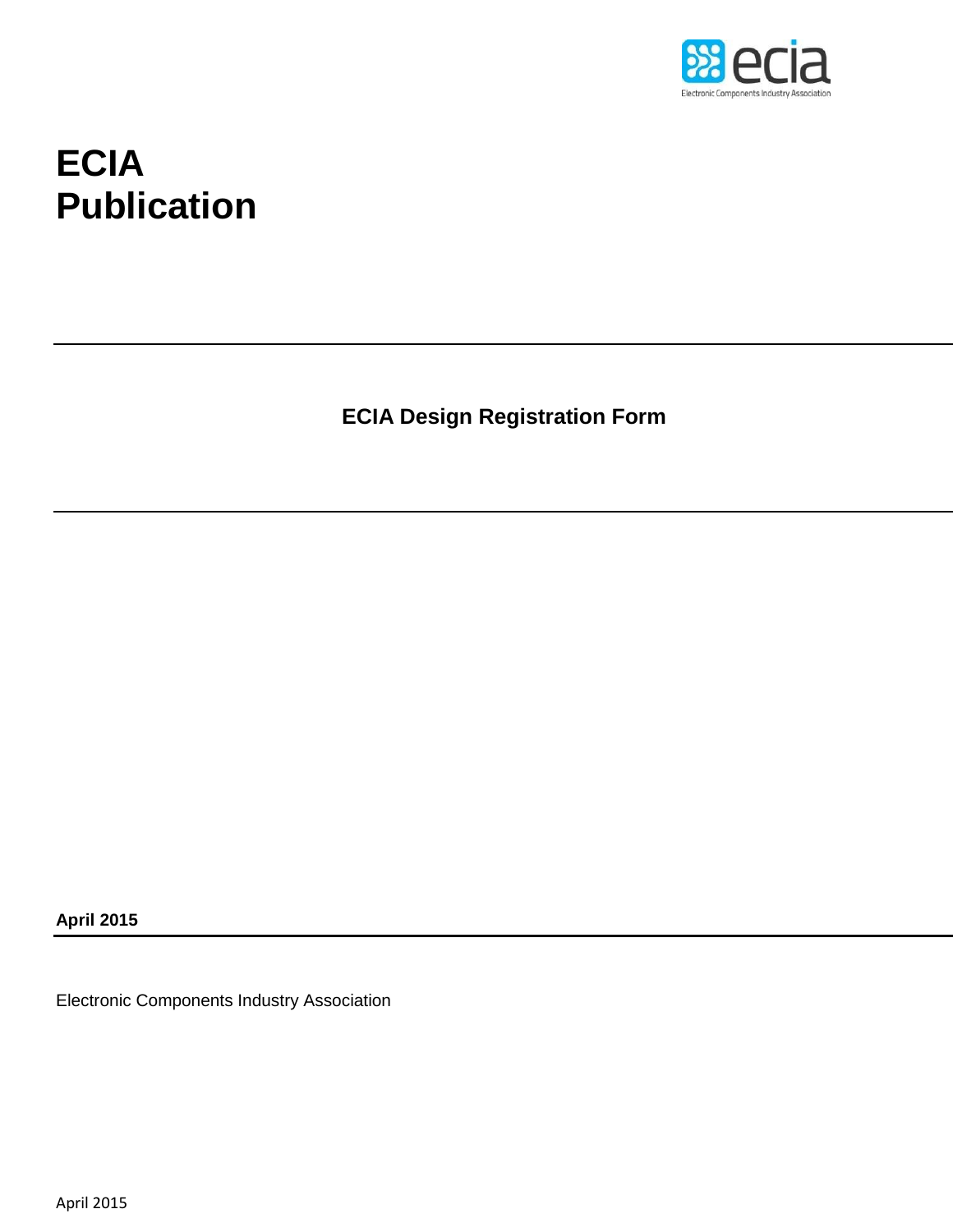

#### **NOTICE**

ECIA Industry Guidelines and Publications contain material that has been prepared, progressively reviewed, and approved through various ECIA-sponsored industry task forces, comprised of ECIA member distributors, manufacturers, and manufacturers' representatives. After adoption, efforts are taken to ensure widespread dissemination of the guidelines. ECIA reviews and updates the guidelines as needed.

ECIA Industry Guidelines and Publications are designed to serve the public interest, including electronic component distributors, manufacturers and manufacturers' representatives through the promotion of uniform and consistent practices between manufacturers, distributors, and manufacturers' representatives resulting in improved efficiency, profitability, product quality, safety, and environmentally responsible practices. Existence of such guidelines shall not in any respect preclude any member or non-member of ECIA from adopting any other practice not in conformance to such guidelines, nor shall the existence of such guidelines preclude their voluntary use by those other than ECIA members, whether the guideline is to be used either domestically or internationally.

ECIA does not assume any liability or obligation whatever to parties adopting ECIA Industry Guidelines and Publications. Each company must independently assess whether adherence to some or all of the guidelines is in its own best interest.

Inquiries, comments, and suggestions relative to the content of this ECIA Industry Guideline should be addressed to ECIA headquarters.

Published by

ELECTRONIC COMPONENTS INDUSTRY ASSOCIATION 1111 Alderman Dr., Suite 400 Alpharetta, GA 30005 678-393-9990

> Copyright 2015 Printed in U.S.A. All rights reserved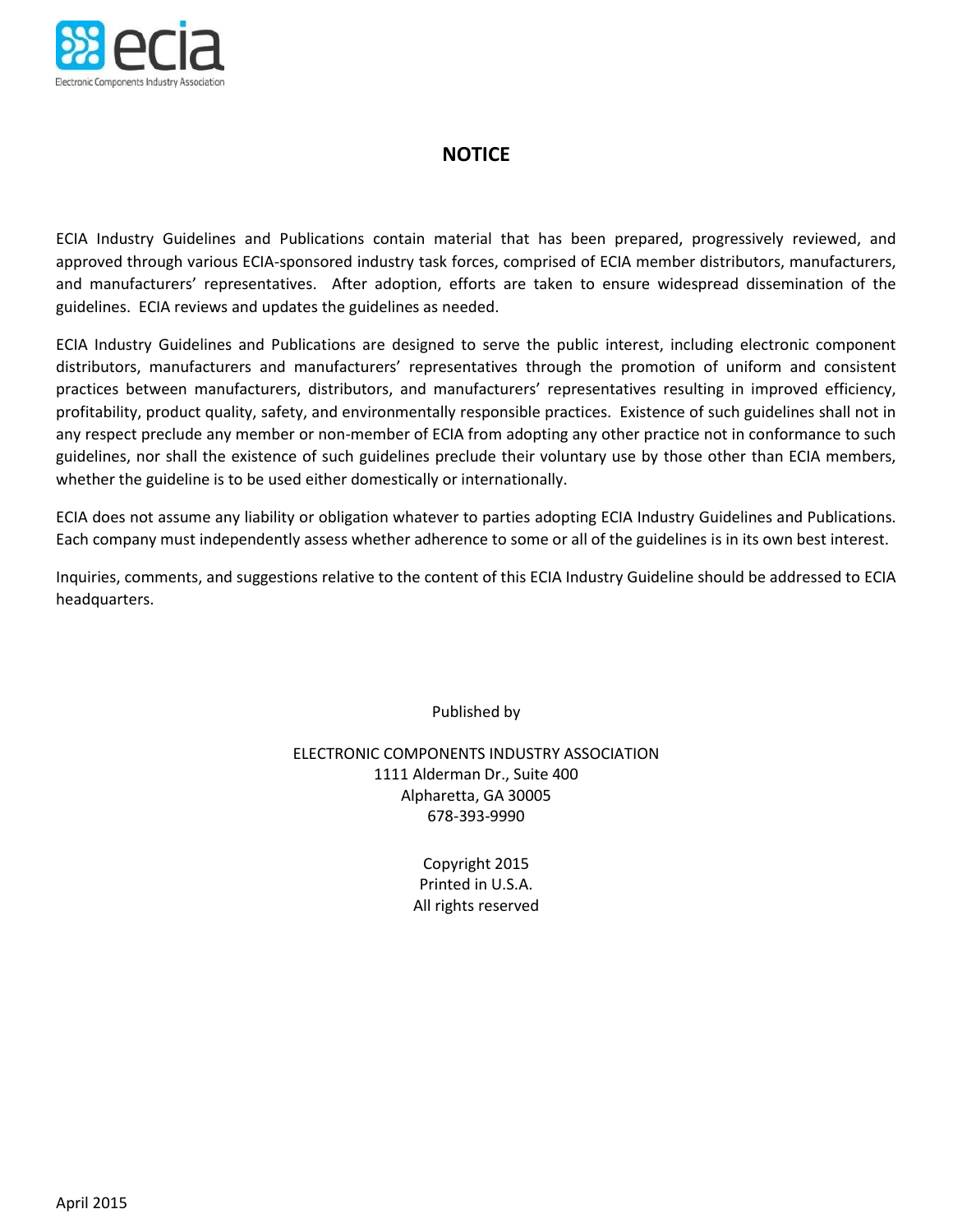

#### **Overview**

NEDA has long maintained the Design Registration form for our industry. Widely used, this form has not been updated since the mid-1990s. A committee of Component Manufacturers, Distributors, and Manufacturers Reps met and updated the old NEDA form.

The ECIA Design Registration Form addresses the authorized electronic components industry's need for a standardized methodology for design registration requests and approval. There are many options for transmitting Design Registration data. These may include EDI, RosettaNet, manufacturer web portal, etc. An industry survey did show that some companies use these electronic transactions, however, the large majority of companies were using Email and a form based on the old NEDA form. This ECIA form should be used as a guide when designing web access options and for email transmissions.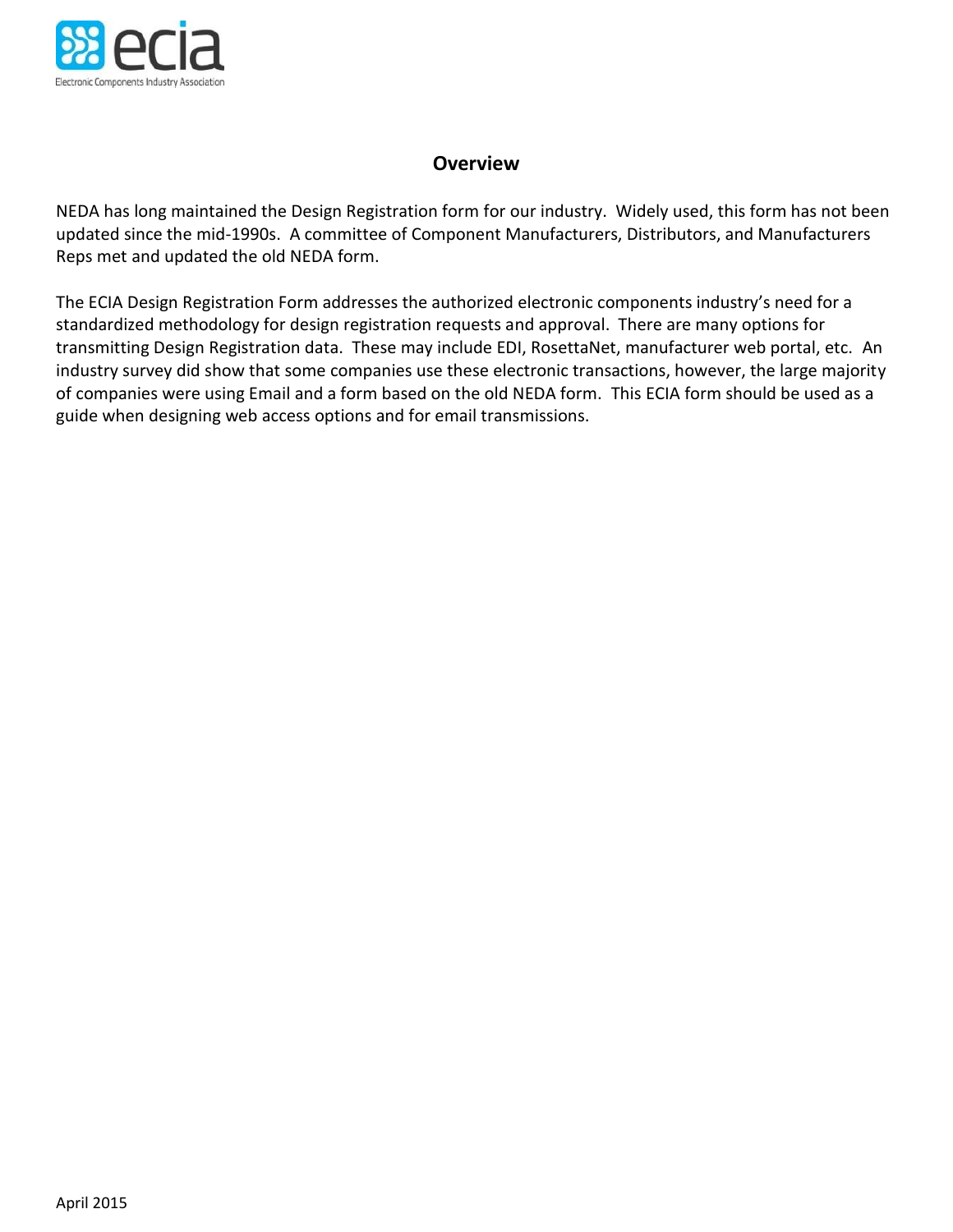

### **ECIA Design Registration Reporting Form**

| Manufacturer                       |                                |           |  |            | Submitted By                           |       |                            |                   |                   |       |       | Email                 |       |      |     |                       |                                    |  |
|------------------------------------|--------------------------------|-----------|--|------------|----------------------------------------|-------|----------------------------|-------------------|-------------------|-------|-------|-----------------------|-------|------|-----|-----------------------|------------------------------------|--|
| Date<br>Submitted                  |                                |           |  | Concern    | <b>Product Liability</b>               |       | Yes                        | No                |                   |       |       | Joint Visit Date      |       |      |     |                       |                                    |  |
|                                    | <b>Distributor Information</b> |           |  |            |                                        |       |                            |                   |                   |       |       |                       |       |      |     |                       | <b>Distributor Tracking Number</b> |  |
| Name                               |                                |           |  |            |                                        |       |                            |                   |                   |       |       |                       |       |      |     |                       |                                    |  |
|                                    | Branch Location (City, State)  |           |  |            |                                        |       |                            |                   |                   |       |       |                       |       |      |     |                       |                                    |  |
| Salesperson                        | Phone                          |           |  |            |                                        |       |                            |                   |                   | Email |       |                       |       |      |     |                       |                                    |  |
| FAE                                |                                |           |  |            | Phone                                  | Email |                            |                   |                   |       |       |                       |       |      |     |                       |                                    |  |
| <b>End Customer Information</b>    |                                |           |  |            |                                        |       |                            |                   |                   |       |       |                       |       |      |     |                       |                                    |  |
| Name                               |                                |           |  |            |                                        |       |                            |                   |                   |       |       | <b>Account Number</b> |       |      |     |                       |                                    |  |
| Address                            |                                |           |  |            |                                        | City  |                            |                   |                   |       |       |                       | State |      |     | Zip                   |                                    |  |
| Country                            |                                |           |  |            |                                        |       |                            |                   |                   |       |       |                       |       |      |     |                       |                                    |  |
| Mfg. Rep.<br>Sales Person          |                                |           |  |            |                                        | Phone |                            |                   |                   |       | Email |                       |       |      |     |                       |                                    |  |
| Supplier<br>Contact                |                                |           |  |            |                                        | Phone |                            |                   |                   |       | Email |                       |       |      |     |                       |                                    |  |
|                                    |                                |           |  |            | <b>Purchasing Customer Information</b> |       |                            |                   |                   |       |       |                       |       |      |     |                       |                                    |  |
| Name                               |                                |           |  |            |                                        |       |                            |                   |                   |       |       | <b>Account Number</b> |       |      |     |                       |                                    |  |
| Address                            |                                |           |  |            |                                        | City  |                            |                   |                   |       |       | State                 |       |      | Zip |                       |                                    |  |
| Country                            |                                |           |  |            |                                        |       |                            |                   |                   |       |       |                       |       |      |     |                       |                                    |  |
| Mfg. Rep.<br>Sales Person          |                                |           |  |            |                                        | Phone |                            |                   |                   | Email |       |                       |       |      |     |                       |                                    |  |
| Supplier<br>Contact                |                                |           |  |            |                                        | Phone | Email                      |                   |                   |       |       |                       |       |      |     |                       |                                    |  |
| <b>Design Customer Information</b> |                                |           |  |            |                                        |       |                            |                   |                   |       |       |                       |       |      |     |                       |                                    |  |
| Name                               |                                |           |  |            |                                        |       |                            |                   |                   |       |       | <b>Account Number</b> |       |      |     |                       |                                    |  |
| Address                            |                                |           |  |            | City                                   |       |                            |                   |                   |       |       | State                 |       |      | Zip |                       |                                    |  |
| Country                            |                                |           |  |            |                                        |       |                            |                   |                   |       |       |                       |       |      |     |                       |                                    |  |
| Mfg. Rep.<br>Sales Person          |                                |           |  |            |                                        | Phone |                            |                   |                   |       | Email |                       |       |      |     |                       |                                    |  |
| Supplier<br>Contact                |                                |           |  |            |                                        | Phone |                            |                   |                   | Email |       |                       |       |      |     |                       |                                    |  |
|                                    |                                |           |  |            |                                        |       | <b>Project Information</b> |                   |                   |       |       |                       |       |      |     |                       |                                    |  |
| <b>Status</b>                      | Concept                        | Prototype |  | Design Win |                                        |       | Production Win             |                   | Prototype<br>Date |       |       |                       |       | Date |     | <b>EST Production</b> |                                    |  |
| Project Name                       |                                |           |  |            |                                        |       |                            |                   |                   |       |       | EAU                   |       |      |     |                       |                                    |  |
| Application                        |                                |           |  |            |                                        |       |                            |                   |                   |       |       |                       |       |      |     |                       |                                    |  |
| Description                        |                                |           |  |            |                                        |       |                            | <b>Board Name</b> |                   |       |       |                       |       |      |     |                       |                                    |  |
| Project Engineer                   |                                |           |  |            |                                        |       | Phone                      |                   |                   |       | Email |                       |       |      |     |                       |                                    |  |
| <b>Additional Engineer</b>         |                                |           |  |            |                                        |       | Phone                      |                   |                   |       |       | Email                 |       |      |     |                       |                                    |  |
| <b>Purchasing Contact</b>          |                                |           |  |            | Phone                                  |       |                            |                   | Email             |       |       |                       |       |      |     |                       |                                    |  |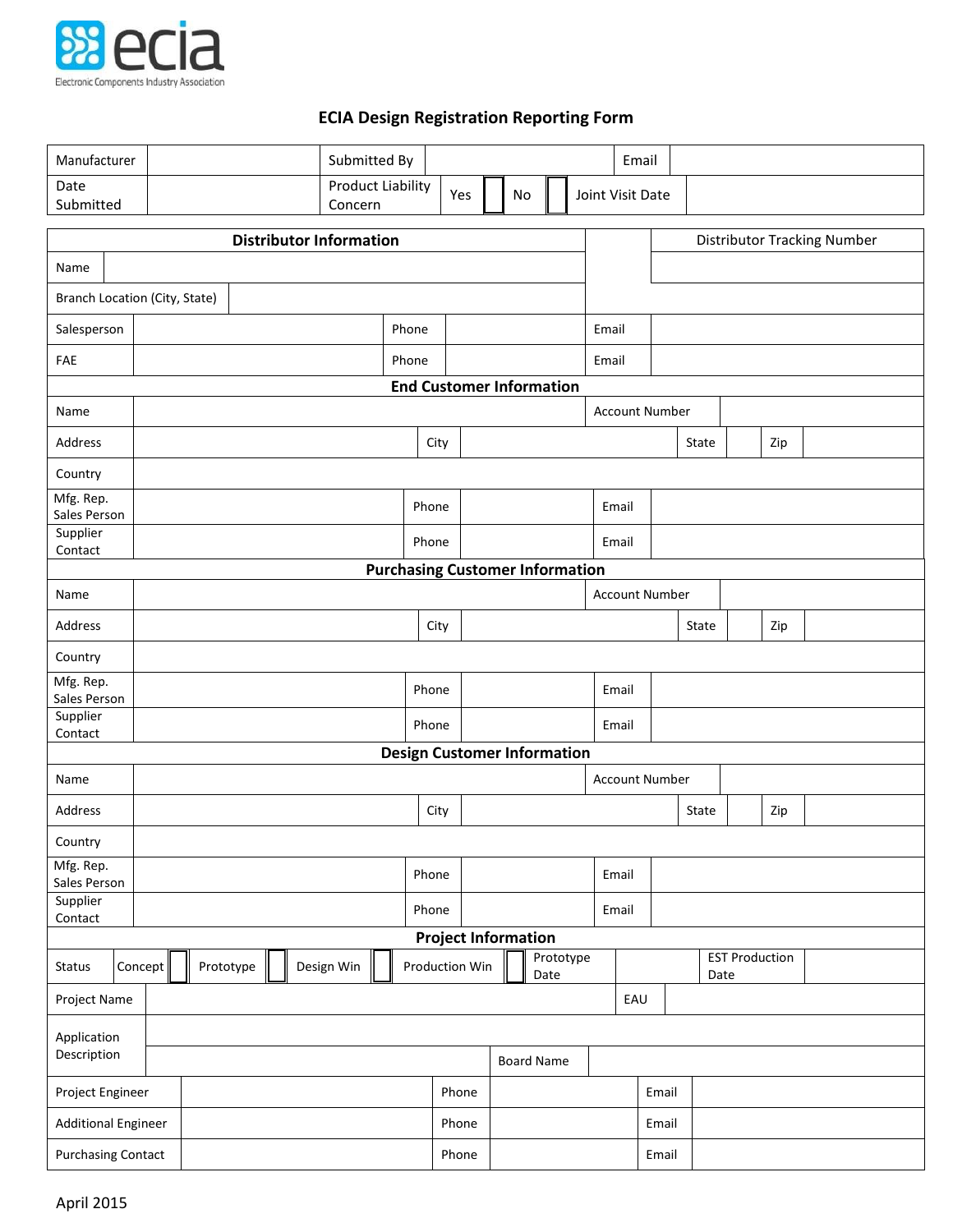

|                                                                                      |                                                                                       |       |             |  |  | <b>Part Numbers For Registration</b> |                          |                         |        |  |
|--------------------------------------------------------------------------------------|---------------------------------------------------------------------------------------|-------|-------------|--|--|--------------------------------------|--------------------------|-------------------------|--------|--|
| Part#                                                                                |                                                                                       |       |             |  |  | R=Registerable<br>A=Associated       | Dist. Cost               | <b>Target Resale</b>    |        |  |
| Description                                                                          | <b>Total Part</b><br>Qty                                                              |       |             |  |  |                                      |                          | Value 1st year<br>prod. |        |  |
| <b>Registration Level</b>                                                            | Dist.<br>Fulfillment<br>Joint<br>Customer Part #<br>Only                              |       |             |  |  |                                      |                          |                         |        |  |
| <b>COMPETITION</b>                                                                   | Mfg<br>Part#<br>Resale                                                                |       |             |  |  |                                      |                          |                         |        |  |
| Comment                                                                              |                                                                                       |       |             |  |  |                                      |                          |                         |        |  |
| Part#                                                                                |                                                                                       |       |             |  |  | R=Registerable<br>A=Associated       | Dist. Cost               | <b>Target Resale</b>    |        |  |
| Descriptio<br>n                                                                      |                                                                                       |       |             |  |  |                                      | <b>Total Part</b><br>Qty | Value 1st year<br>prod. |        |  |
| <b>Registration Level</b>                                                            | Dist.<br>Only                                                                         | Joint | Fulfillment |  |  | Customer Part #                      |                          |                         |        |  |
| <b>COMPETITION</b>                                                                   | Mfg<br>Part#<br>Resale                                                                |       |             |  |  |                                      |                          |                         |        |  |
| Comment                                                                              |                                                                                       |       |             |  |  |                                      |                          |                         |        |  |
|                                                                                      |                                                                                       |       |             |  |  |                                      |                          |                         |        |  |
| Part#                                                                                |                                                                                       |       |             |  |  | R=Registerable<br>A=Associated       | Dist. Cost               | <b>Target Resale</b>    |        |  |
| $\sf n$                                                                              | Value 1st year<br>Descriptio<br><b>Total Part</b><br>Qty<br>prod.                     |       |             |  |  |                                      |                          |                         |        |  |
|                                                                                      | Dist.<br>Fulfillment<br>Joint<br><b>Registration Level</b><br>Customer Part #<br>Only |       |             |  |  |                                      |                          |                         |        |  |
| <b>COMPETITION</b>                                                                   | Mfg                                                                                   |       |             |  |  | Part#                                |                          |                         | Resale |  |
| Comment                                                                              |                                                                                       |       |             |  |  |                                      |                          |                         |        |  |
|                                                                                      |                                                                                       |       |             |  |  |                                      |                          |                         |        |  |
| Part#                                                                                | R=Registerable<br>Dist. Cost<br><b>Target Resale</b><br>A=Associated                  |       |             |  |  |                                      |                          |                         |        |  |
| Descriptio<br>n                                                                      | <b>Total Part</b><br>Value 1st year<br>prod.<br>Qty                                   |       |             |  |  |                                      |                          |                         |        |  |
| Dist.<br>Fulfilment<br>Joint<br><b>Registration Level</b><br>Customer Part #<br>Only |                                                                                       |       |             |  |  |                                      |                          |                         |        |  |
| <b>COMPETITION</b>                                                                   | Mfg<br>Resale<br>Part#                                                                |       |             |  |  |                                      |                          |                         |        |  |
| Comment                                                                              |                                                                                       |       |             |  |  |                                      |                          |                         |        |  |

| Registration Information - To be completed by the manufacturer |                         |          |  |      |                |                       |  |  |  |  |  |
|----------------------------------------------------------------|-------------------------|----------|--|------|----------------|-----------------------|--|--|--|--|--|
| Accepted                                                       |                         | Rejected |  | Date | Registration # |                       |  |  |  |  |  |
| Reason                                                         | Expires/Renewal<br>date |          |  |      |                |                       |  |  |  |  |  |
| Distributor Account Number                                     |                         |          |  |      |                | Distributor Branch ID |  |  |  |  |  |
|                                                                |                         |          |  |      |                |                       |  |  |  |  |  |

Comments: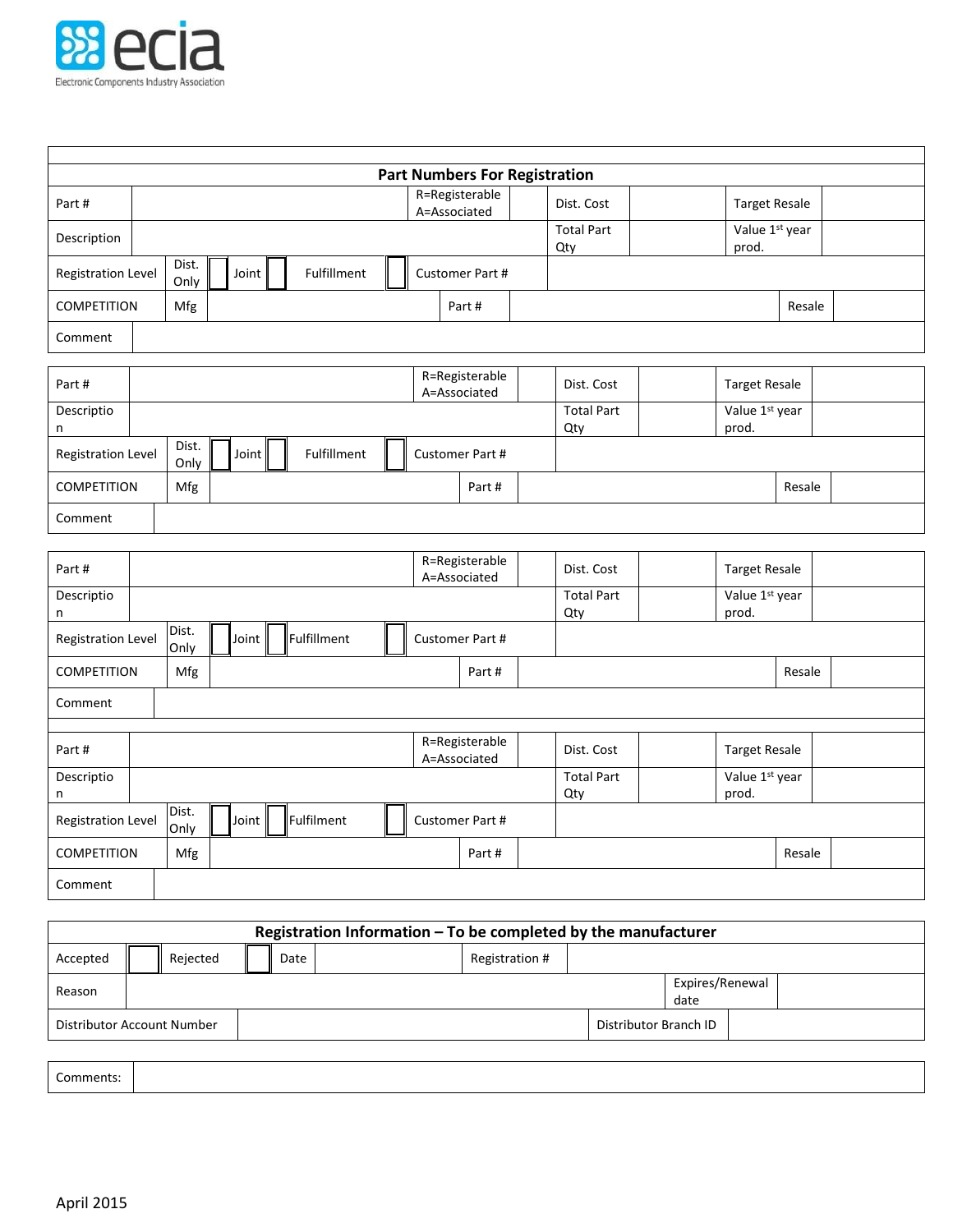

## **Design Registration Fields**

| <b>Field</b>                       | <b>Definition</b>                                                                                                                                  |  |  |  |  |  |  |  |
|------------------------------------|----------------------------------------------------------------------------------------------------------------------------------------------------|--|--|--|--|--|--|--|
| <b>HEADER INFORMATION</b>          |                                                                                                                                                    |  |  |  |  |  |  |  |
| Manufacturer                       | Name of the manufacturer to whom this registration is being submitted                                                                              |  |  |  |  |  |  |  |
| Submitted By                       | Name of the person submitting the form                                                                                                             |  |  |  |  |  |  |  |
| Email                              | Email address of the person submitting the form                                                                                                    |  |  |  |  |  |  |  |
| Date Submitted                     | The date this form was presented to the manufacturer Date Format<br><b>MMDDYYYY</b>                                                                |  |  |  |  |  |  |  |
| <b>Product Liability Concerns</b>  | Identify Yes or No if this product will be used in a life support or endangering<br>application                                                    |  |  |  |  |  |  |  |
| Joint Visit Date                   | The date the Mfg. or Rep and the distributor visit the customer. Date Format<br><b>MMDDYYYY</b>                                                    |  |  |  |  |  |  |  |
|                                    | <b>DISTRIBUTOR INFORMATION</b>                                                                                                                     |  |  |  |  |  |  |  |
| Name                               | <b>Distributor Name</b>                                                                                                                            |  |  |  |  |  |  |  |
| <b>Distributor Tracking Number</b> | Tracking number assigned by the distributor to track this registration                                                                             |  |  |  |  |  |  |  |
| Branch Location (City and State)   | Location of the distributor branch City and State                                                                                                  |  |  |  |  |  |  |  |
| Sales Person, Phone, Email         | Distributor Account representative, phone, and Email                                                                                               |  |  |  |  |  |  |  |
| FAE, Phone, Email                  | Distributor FAE, Phone, and Email                                                                                                                  |  |  |  |  |  |  |  |
|                                    | <b>END CUSTOMER INFORMATION</b>                                                                                                                    |  |  |  |  |  |  |  |
| Name                               | Name of account                                                                                                                                    |  |  |  |  |  |  |  |
| <b>Account Number</b>              | Internal distributor assigned account number for the customer                                                                                      |  |  |  |  |  |  |  |
| <b>Address</b>                     | Address                                                                                                                                            |  |  |  |  |  |  |  |
| City, State, Zip                   | Address                                                                                                                                            |  |  |  |  |  |  |  |
| Country                            | Country location of the customer                                                                                                                   |  |  |  |  |  |  |  |
| Mfg. Rep. or Sales Person          | Applicable manufacturer's representative assigned to the account with phone                                                                        |  |  |  |  |  |  |  |
|                                    | and Email. This can be the Rep firm if no individual is identified.                                                                                |  |  |  |  |  |  |  |
| <b>Supplier Contact</b>            | Applicable manufacturer's responsible sales person with phone and Email                                                                            |  |  |  |  |  |  |  |
|                                    | PURCHASING CUSTOMER INFORMATION                                                                                                                    |  |  |  |  |  |  |  |
| Name                               | Name of account                                                                                                                                    |  |  |  |  |  |  |  |
| <b>Account Number</b>              | Internal distributor assigned account number for the customer                                                                                      |  |  |  |  |  |  |  |
| <b>Address</b>                     | Address                                                                                                                                            |  |  |  |  |  |  |  |
| City, State, Zip                   | Address                                                                                                                                            |  |  |  |  |  |  |  |
| Country                            | Country location of the customer                                                                                                                   |  |  |  |  |  |  |  |
| Mfg. Rep. or Sales Person          | Applicable manufacturer's representative assigned to the account with phone                                                                        |  |  |  |  |  |  |  |
|                                    | and Email. This can be the Rep firm if no individual is identified.                                                                                |  |  |  |  |  |  |  |
| <b>Supplier Contact</b>            | Applicable manufacturer's responsible sales person with phone and Email                                                                            |  |  |  |  |  |  |  |
|                                    | <b>DESIGN CUSTOMER INFORMATION</b>                                                                                                                 |  |  |  |  |  |  |  |
| Name                               | Name of account                                                                                                                                    |  |  |  |  |  |  |  |
| <b>Account Number</b>              | Internal distributor assigned account number for the customer                                                                                      |  |  |  |  |  |  |  |
| Address                            | Address                                                                                                                                            |  |  |  |  |  |  |  |
| City, State, Zip                   | Address                                                                                                                                            |  |  |  |  |  |  |  |
| Country                            | Country location of the customer                                                                                                                   |  |  |  |  |  |  |  |
| Mfg. Rep. or Sales Person          | Applicable manufacturer's representative assigned to the account with phone<br>and Email. This can be the Rep firm if no individual is identified. |  |  |  |  |  |  |  |
| <b>Supplier Contact</b>            | Applicable manufacturer's responsible sales person with phone and Email                                                                            |  |  |  |  |  |  |  |